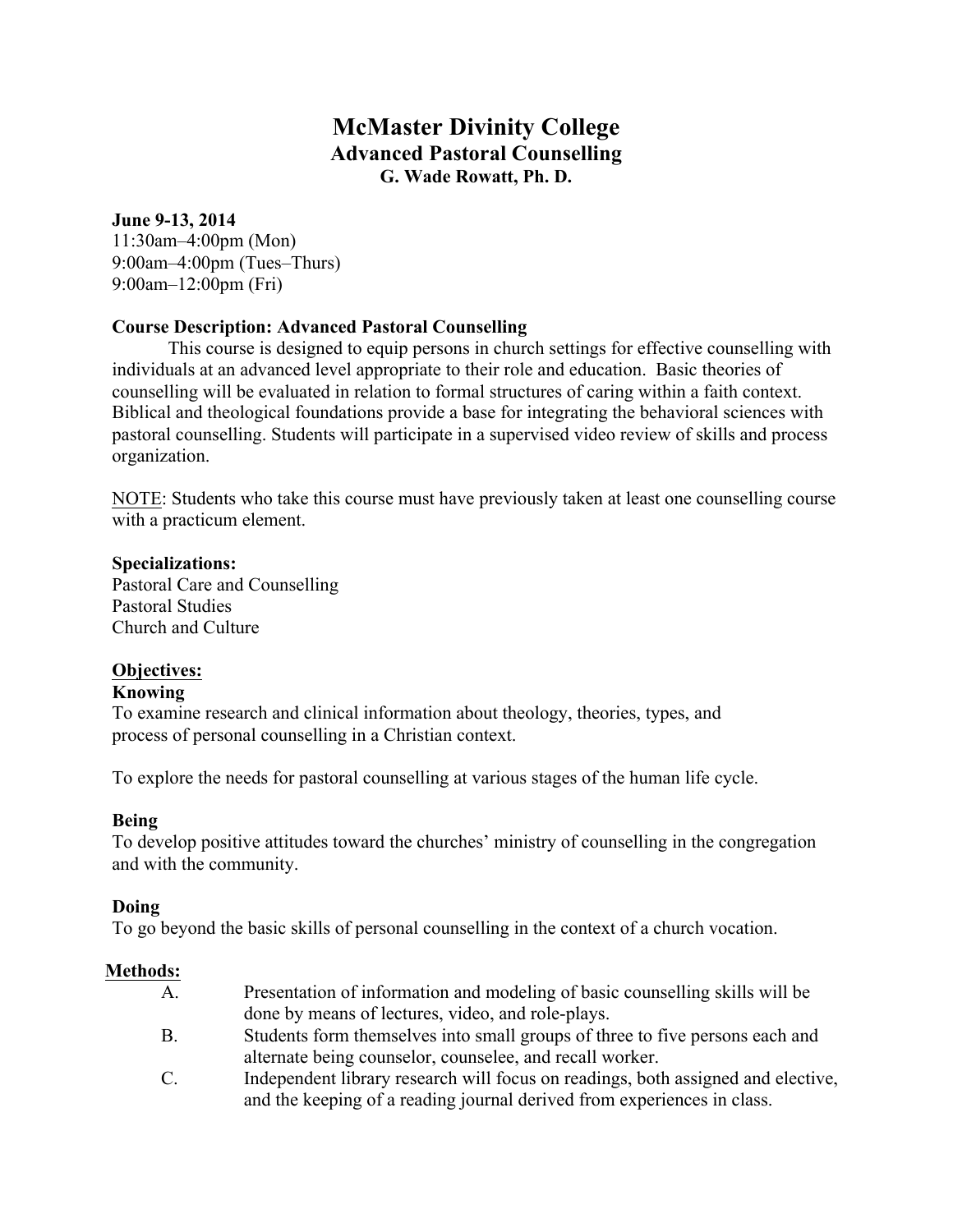#### **Expectations:**

Relax, observe, and participate.

- A. Care for each other in counselling.
- B. Turn in two book reviews on Clair Hill, Helping Skills, or Gerald Egan The Skilled Helper and Howard Clinebell and Sister Bridget Clare McKeever, Basic Types of Pastoral Counselling. One is due in class and the other two weeks later. (30% each)
- C. A case review of a recent counselling relationship. (30%)
- D. Counselling skills will be evaluated in the small group settings. (10%)

#### **Course Policies**

A. Textbook Purchase:

All required textbooks for this class are available from the College's book service, READ On Bookstore, Room 145, McMaster Divinity College. Texts may be purchased on the first day of class. For advance purchase, you may contact READ On Bookstores, 304 The East Mall, Suite 100, Etobicoke, ON M9C 5K1: phone 416-620-2934; fax 416- 622-2308; e-mail books@readon.ca. Other book services may also carry the texts.

#### B. Academic Honesty:

Academic dishonesty is a serious offence that may take any number of forms, including plagiarism, the submission of work that is not one's own or for which previous credit has been obtained, and/or unauthorized collaboration with other students. Academic dishonesty can result in severe consequences, e.g., failure of the assignment, failure of the course, a notation on one's academic transcript, and/or suspension or expulsion from the College.

Students are responsible for understanding what constitutes academic dishonesty. Please refer to the Divinity College Statement on Academic Honesty  $\sim$ http://www.mcmasterdivinity.ca/programs/rules-regulations

#### C. Gender Inclusive Language:

McMaster Divinity College uses inclusive language for human beings in worship services, student written materials, and all of its publications. In reference to biblical texts, the integrity of the original expressions and the names of God should be respected. The NRSV and TNIV are examples of the use of inclusive language for human beings. It is expected that inclusive language will be used in chapel services and all MDC assignments.

#### **Class Schedule:**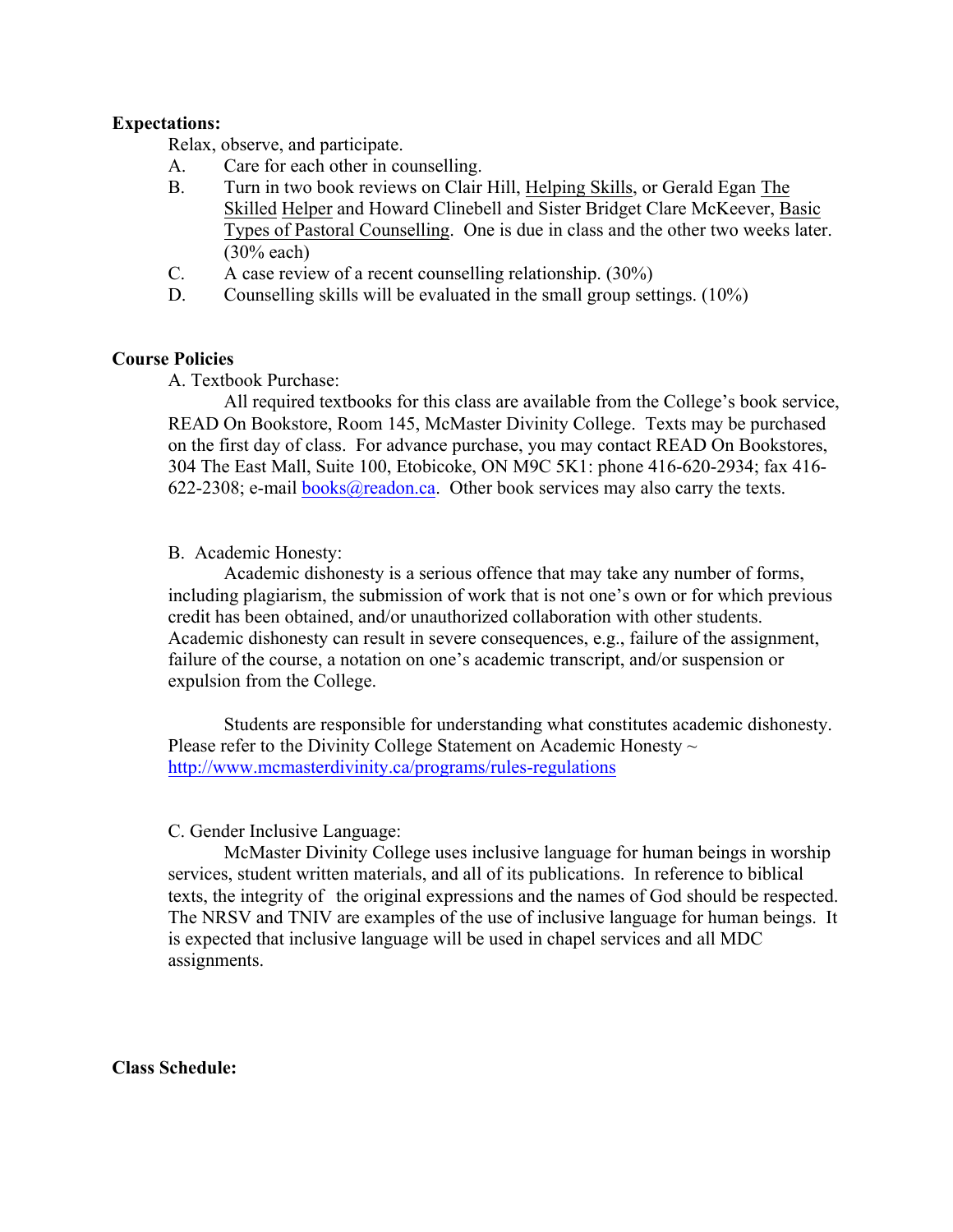| June 9   |  | Introductions and course expectations,<br>Assessment of level of practice<br>Understanding Individual Counselling, and<br>Formation of Counselling Labs                                             |
|----------|--|-----------------------------------------------------------------------------------------------------------------------------------------------------------------------------------------------------|
| June 10  |  | Theological Foundations of Counselling<br>Psychological Foundations of Counselling<br><b>Basic Types of Counselling</b><br><b>Elements of Facilitative Communication</b><br><b>Counselling Labs</b> |
| June 11  |  | The Interview Process and Flow<br><b>Focused Intake Interviews</b><br>Transference and Counter-transference<br>Resistance<br><b>Counselling Labs</b>                                                |
| June 12  |  | <b>Stress and Anxiety</b><br>Depression and Grief<br>Developmental Issues<br><b>Relationship Issues</b><br><b>Counselling Labs</b>                                                                  |
| June 13  |  | Structures of Personality and Self<br><b>Referral Counselling</b><br><b>Termination Issues and Records</b><br>Consultations and Supervision<br>Evaluations<br>Lunch together                        |
| Grading: |  | 30% Book Review<br>30% Second Book Review<br>30% Case Analysis<br>10% Counselling Skills                                                                                                            |

**Due Dates:** 1st Book Review (latest by June 13)  $2<sup>nd</sup>$  Book Review (latest by June 27) Case Review (latest by July 11)

Late assignments will lose 1% per day (including weekends). **No assignments will be accepted after the cut-off day of July 11.**

There are no course extensions unless they have been improved by the Registrar's Office: thomn@mcmaster.ca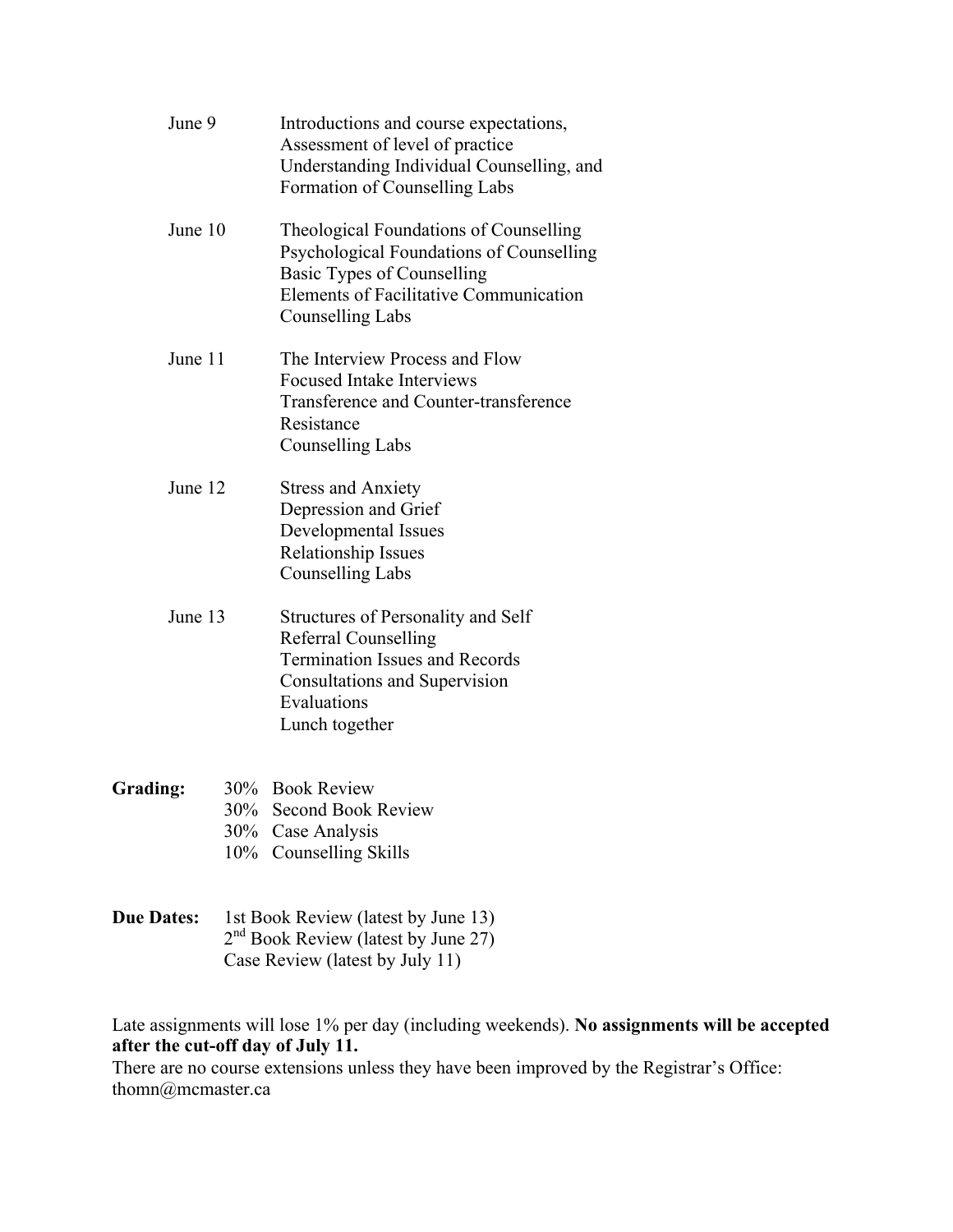# *BIBLIOGRAPHY*

Beattie, Melody, Codependent No More, 1987.

Borchert, Gerald and Andrew D. Lester, Spiritual Dimensions of Pastoral Care, 1985.

Clinebell, Howard and Sister Bridget Clare McKeever, Basic Types of Pastoral Care and Counseling. 2011

\_\_\_\_\_\_\_, Well Being: A Personal Plan for Exploring and Enriching the Seven Dimensions of Life, 1991.

Corey, M. S. and G. F. Corey, Groups: Process and Practice, 1996.

Doehring, Carrie, *The Practice of Pastoral Care: A Postmodern Approach*. Louisville: Westminster/John Knox Press. 2006.

Dunlap, Susan J., Counseling Depressed Women, 1997.

Egan, Gerald, The Skilled Helper, 2000.

Fowler, James, Faith Development and Pastoral Care, 1987.

Carol Gilligan, In A Different Voice: Psychological Theory and Women's Development, 1982.

Haney, James and Jacqueline Leibsohn, Basic Counseling Responses in Groups, 2000.

Hill, Clair. Helping Skills, 2009.

Hiltner, Seward and Lowell Colston. The Context of Pastoral Counseling, 1961.

Jackson, Walter, Codependency and The Christian Faith, 1987.

James, John W. and Frank Cherry, The Grief Recovery Handbook, 1988

Lerner, Harriet, The Dance of Anger: A Woman's Guide to Changing the Patterns of Intimate Relationships, 1997.

Lester, Andrew D., The Angry Christian, 2003.

Marx, R. J. and S. W. Davidson. *Facing the Ultimate Grief: Coping with the Death of a Child*. Fredonia, Wisconsin: Champion Press, 2003.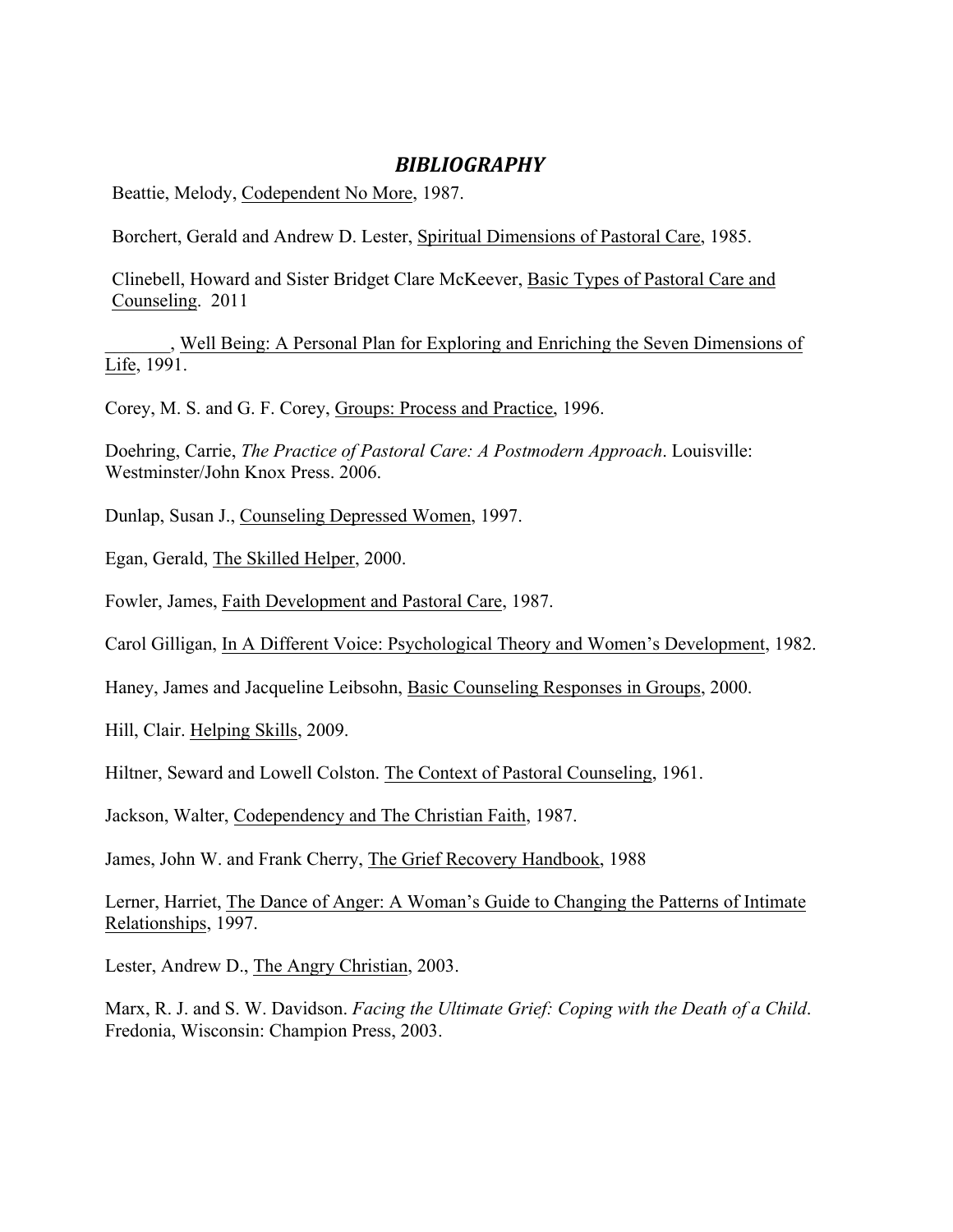Montilla, Esteban and Ferney Medina. *Pastoral Care with Latinos*, Minneapolis: Augsburg Fortress, 2006.

\_\_\_\_\_\_\_, Pastoral Care With Children In Crises, 1985.

Oates, Wayne E., Confessions of A Workaholic, 1971.

\_\_\_\_\_\_\_, Pastoral Counseling, 1974.

\_\_\_\_\_\_\_, The Christian Pastor, 1984.

Oates, The Struggle to Be Free, 1983.

Patton, John, Pastoral Counseling: A Ministry of the Church, 1984.

Pruyser, Paul W., The Minister as Diagnostician, 1976.

Rowatt, Wade, Adolescents in Crises: A Guidebook for Parents, Teachers, Ministers, and Counselors, 2001.

Smolin, Ann and John Guinan, Healing After the Suicide of a Loved One, 1993.

Stillion, Judith M. and Eugene E. McDowell, Suicide Across the Life Span, 1996.

Wimberly, Edward P., Counseling African American Marriages and Families, 1997.

Wright, Jesse H. and Monica Ramirez Basco, Getting Your Life Back: The Complete Guide to Recovering From Depression, 2001

Wynn, J. C., Family Therapy in Pastoral Ministry, 1991.

#### **Journals**

Journal for the Scientific Study of Religion

Journal of Religion and Health

Journal of Pastoral Care

Journal of Pastoral Theology

Journal of Supervision and Training in Ministry

Review and Expositor